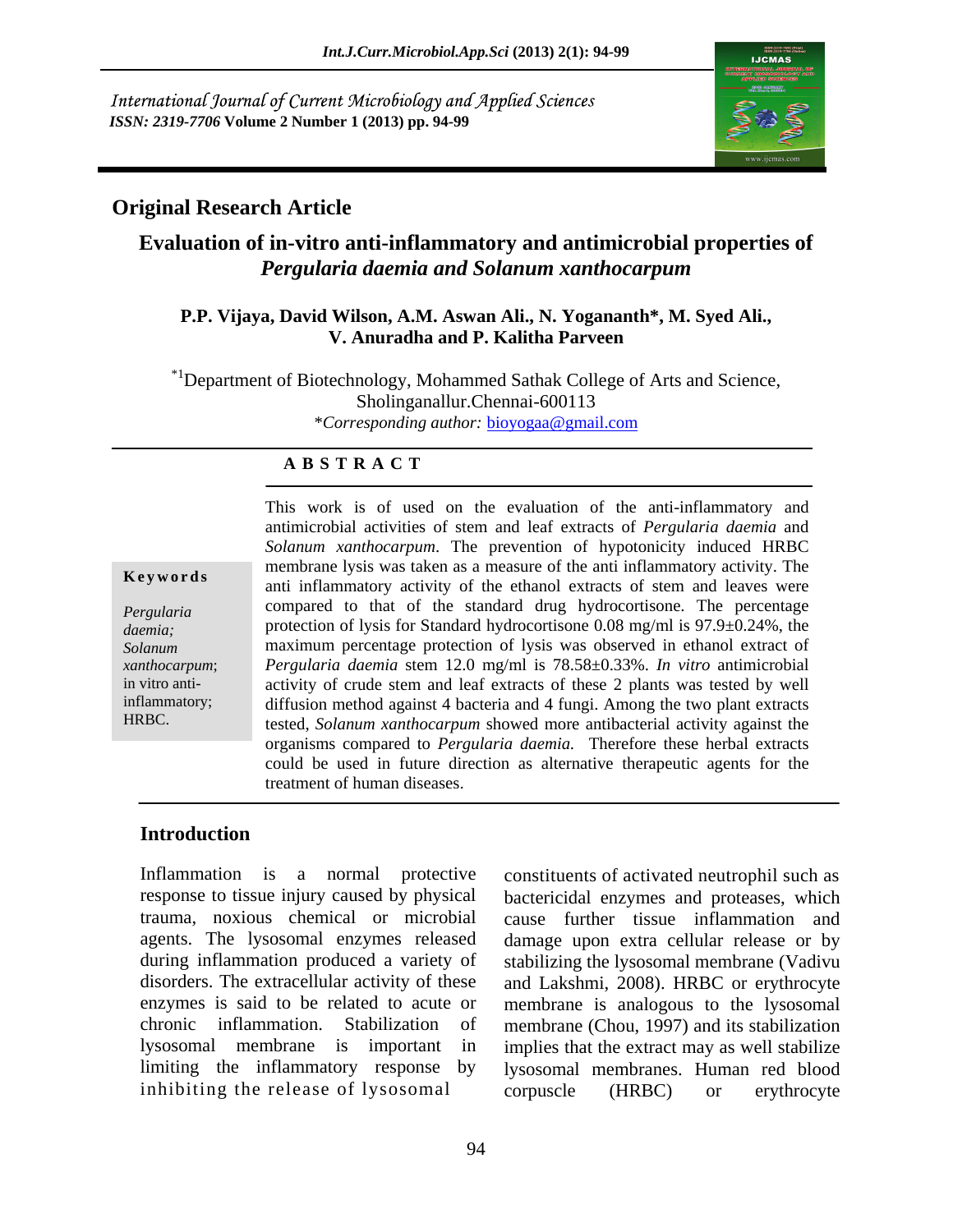The most commonly used drug for management of inflammatory conditions are nonsteroidal anti-inflammatory drugs (NSAIDs), which have several adverse effects especially gastric irritation leading to extract formation of gastric ulcers (Tripathi, 2008; Bennett and Brown, 2005). For this reason, The plant parts, stem and leaf of *Pergularia*  in recent time, more interest is shown in *daemia* and *Solanum xanthocarpum* were alternative and natural drugs for treatment of collected from 3-5 months old mature plants various diseases, but there is lack of growing in the Garden of Mohamed Sathak

*Pergularia daemia* Forsk ( Asclepiadaceae ) is a perennial twining herb known as materials were then shade dried at ambient Uttamarani in Sanskrit and Veliparutti in temperature  $(32^{\degree}C)$  for 10 to 15 days and the Tamil . The plant is useful in the diseases of drying operation was carried out under vatha, convulsion, asthma, poisoning; the root is useful in mental disorder, anaemia, changes. The dried samples were crushed leprosy and piles (Sureshkumar and Mishra, into fine powder using an electronic blender. 2007). Plant possesses stomachic, laxative The fine powder of the stem and leaf was and diuretic properties, useful in cough, extracted at  $47^{\circ}$ C by using soxhlet apparatus biliousness and sore eyes. Leaf paste mixed using ethanol as a solvent. After extraction, with castor oil is applied to joints in the extracts were dried at  $50^{\circ}$ C in hot air inflammation, liver complaints, spleen oven for 2 hours and they were stored enlargement; leaves have hypoglycemic activity (Sathish, et al., 1998).

*Solanum xanthocarpum* (Solanaceae) is a very prickly diffuse bright green perennial herb. It is one of the important medicinal membrane stabilization method (Gandhisan, plants distributed throughout India. The et al., 1991) was used for this study. The leaves are used for piles. Juice of the leaves 0.5% citric acid and 0.42% NaCl) and The leaves also applied locally, to relieve were washed with isosaline and a 10% into consideration the medicinal value and macerated with 10ml of hyposaline (0.36%)

membranes are similar to lysosomal evaluate the *in vitro* anti -inflammatory and membrane components. antimicrobial studies of *Pergularia daemia* and *Solanum xanthocarpum*.

# **Materials and Methods**

#### **Preparation of stock solution of plant extract**

scientific evidence. College of Arts and Science, Chennai, Tamil Nadu, India and washed with sterile water and then chopped into small fragments. The controlled conditions to avoid chemical °C by using soxhlet apparatus °C in hot air properly for further studies.

## **In-vitro anti-inflammatory activity**

plants are useful as cough expectorant, blood was collected from healthy human cough, asthma, pain in chest, sore throat. volunteer who was not taken any NSAIDS The fruit juices of berries uses for treatment for 2 weeks prior to the experiment and of sore throat. Stem, flowers and fruits are mixed with equal volume of Alsever bitter, carminative, diuretic and dropsy. The solution (2% dextrose, 0.8% sodium citrate, is given with black pepper in rheumatism. centrifuged at 3,000 rpm. The packed cells pain, a decoction of the plant is used in cases suspension was made. Drug was prepared by of gonorrhoea (Manandhar, 1986) Taking 4 g of root, leaves and cultured cells were utility, the present study has been initiated to NaCl) and extracts is centrifuged at 3000The human red blood cell (HRBC) membrane stabilization method (Gandhisan, et al., 1991) was used for this study. The 0.5% citric acid and 0.42% NaCl) and were washed with isosaline and a 10% macerated with 10ml of hyposaline (0.36%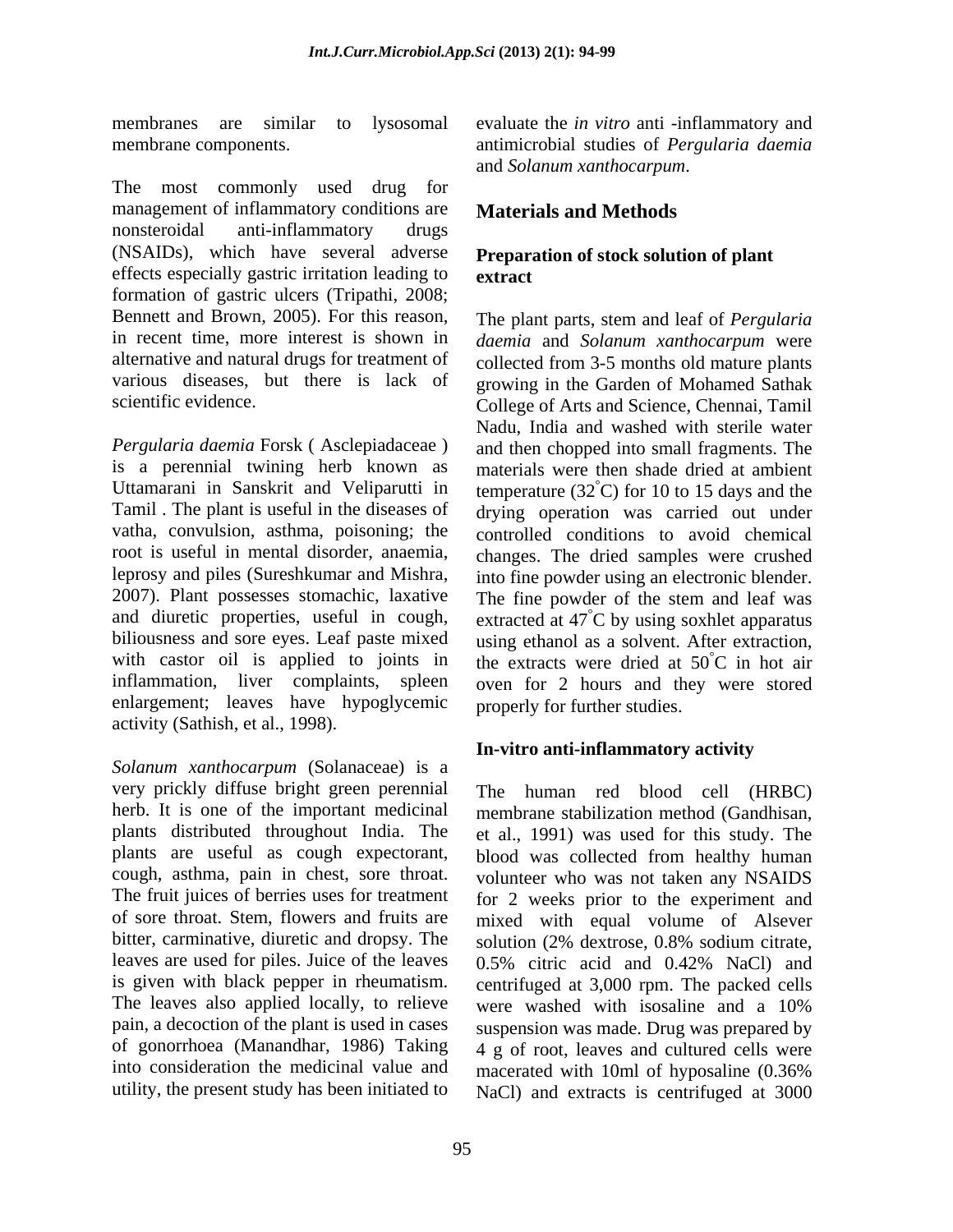rpm. Various concentrations of drugs were prepared (3.0, 7.0 and 12.0 mg/ml) using distilled water and to each concentration  $1 \quad 24$  h at  $37^{\circ}$ C. The results were recorded by ml of phosphate buffer, 2 ml hyposaline and measuring the diameter of inhibition zone at 0.5 ml of HRBC suspension were added. Test solution was incubated at  $37^{\circ}$ C for 30 fungi. min and centrifuged at 3,000 rpm for 20 min and the hemoglobin content of the **Results and Discussion** supernatant solution was estimated  $\mathbf{r}_{\text{eq}}$  situe anti-inflament contribution spectrophotometrically at 560 nm (Vadivu and Lakshmi, 2008). Hydrocortisone was used as reference standard and a control was<br>of *Pergularia daemia* and *Solanum* prepared omitting the extracts.

#### **In vitro antimicrobial activity**

*typhi*, *Vibrio cholerae*, *Staphylococcus saprophyticus* and *Escherchia coli*) and four<br>concentration of 12.0 mg/ml showed *Penicillium* sp, *Fusarium* sp and *Aspergillus* maximum protection of HRBC<br>  $(78.58 \pm 0.33\%$  and  $73.66 \pm 1.45\%$ , *niger*) were used in this study. The cultures  $(6.30 \pm 0.33\%)$  and  $(3.00 \pm 1.4\%)$ ,  $(6.30 \pm 0.33\%)$  and  $(7.00 \pm 0.35\%)$ were procured from PG and Research Department of Biotechnology, Mohamed<br>extracts at 3.0 mg/ml  $(63.00\pm2.51\%$  and<br>Satisfaction of Arts and Satisfaction extracts at 3.0 mg/ml  $(63.00\pm2.51\%$  and Sathak College of Arts and Science, Chennai, India. The bacterial strains were  $\frac{39.00 \pm 0.37\%}{270}$  respectively). All the results grown in nutrient broth at  $37^{\circ}$ C and they were stored on nutrient agar slants for future use. The fungal strains were grown in potato dextrose broth at  $27^0$ C and they were stored on potato dextrose agar slants for future use.

Anti-microbial activity of plant extracts was tested by a modified well-in agar method (Dhingra and Sinclair, 1995). From the the underlies extract may as well stabilized.<br>Isosomal membranes. Stabilization of nutrient broth and potato dextrose broth, the uniformly over the Muller Hilton Agar for<br>preventing the release of lysosomal bacteria and potato dextrose agar for fungi Subsequently, using a sterile borer, well of  $\frac{0.5}{1.6}$  cm diameter was made in the pathogen  $\frac{0.5}{1.6}$  cause furture tissue inflamination and inoculated media. Different concentrations, i.e., 20, 40, 60 and 80 µl of each extract were aseptically filled into the well. Later the plates were placed at room temperature

 $^{\circ}$ C for 30 fungi. for an hour to allow diffusion of extract into the agar. Then the plates were incubated for the end of 24 h for bacteria and 48-72 hrs for fungi.

## **Results and Discussion**

#### **In-vitro anti-inflammatory activity**

A total of four bacterial cultures (*Salmonella*  fungal cultures (*Candida albicans*,  ${}^{0}C$  and they were compared with standard  ${}^{0}C$  and they were stored membrane stabilization errect by inhibiting inoculum suspension was swabbed ysosomai including is important in by using of sterile cotton swab. Consumers of activated neuropin such as The ethanol extracts of the stem and leaves of *Pergularia daemia* and *Solanum xanthocarpum* were studied for *in vitro* antiinflammatory activity by HRBC membrane stabilization method. Among all the extracts showed significant anti-inflammatory activity in a concentration dependent manner. In both plants, Leaf extract at a concentration of 12.0 mg/ml showed maximum protection of HRBC  $(78.58\pm0.33\%)$  and  $73.66\pm1.45\%$ ,<br>respectively) in hypotonic solution and minimum protection was observed in stem extracts at 3.0 mg/ml  $(63.00\pm2.51\%$  and 59.00±0.57% respectively). All the results were compared with standard hydrocortisone which showed above 92% protection (Table 1). The extracts exhibited membrane stabilization effect by inhibiting hypotonicity induced lyses of erythrocyte membrane. The erythrocyte membrane is analogous to the lysosomal membrane (Chou, 1997) and its stabilization implies that the extract may as well stabilize lysosomal membranes. Stabilization lysosomal membrane is important in limiting the inflammatory response by preventing the release of lysosomal constituents of activated neutrophil such as bactericidal enzymes and proteases, which cause further tissue inflammation and damage upon extra cellular release (Murugasan, 1981). The extract may inhibit the processes, which may stimulate or enhance the efflux of these intracellular components (Iwueke, 2006).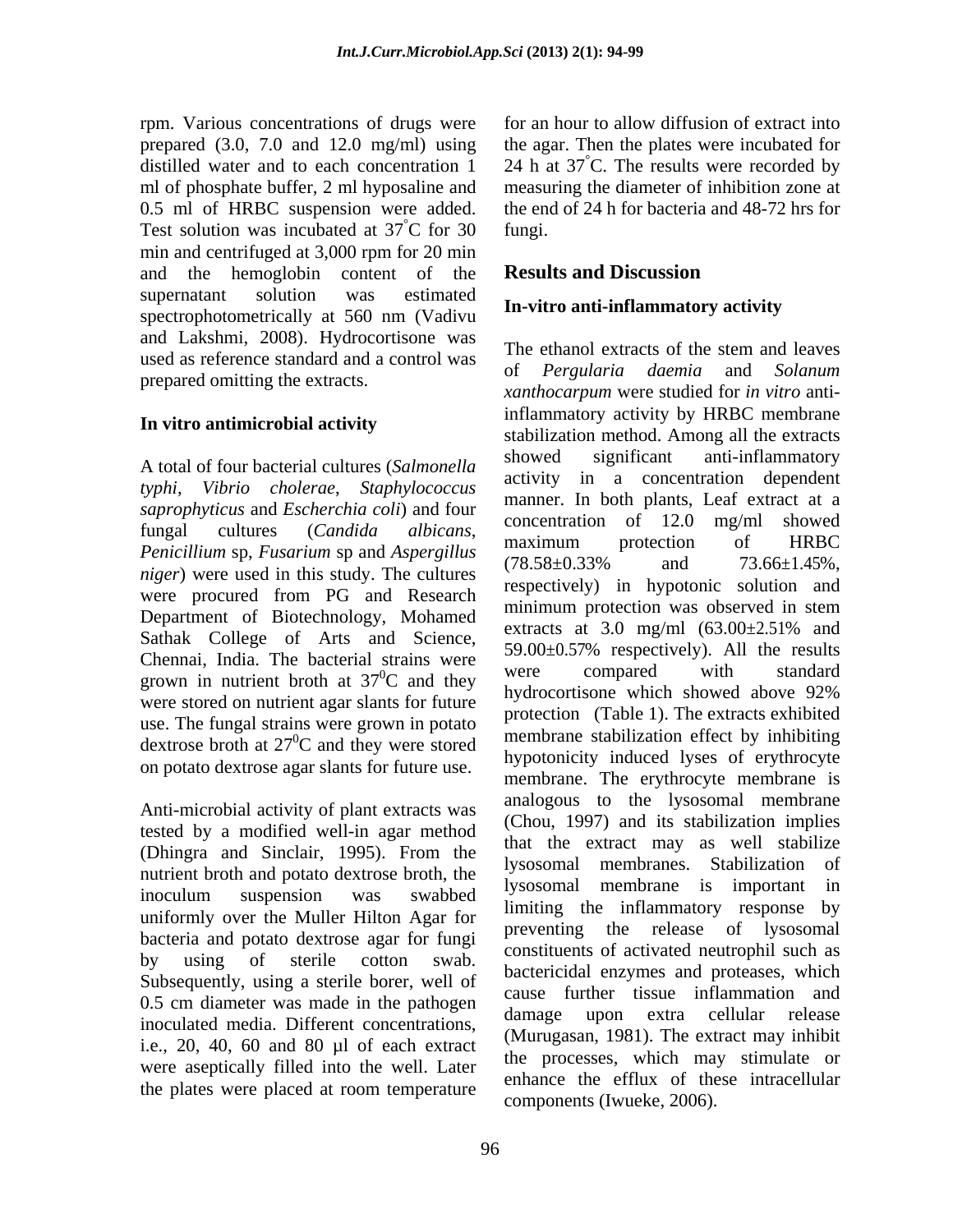| Con.     |                       | Activity (Prevention of lysis %) |      |                 |                                                                           |  |
|----------|-----------------------|----------------------------------|------|-----------------|---------------------------------------------------------------------------|--|
|          | $Mg/L$ Hydrocortisone | P. daemia                        |      | S. xanthocarpum |                                                                           |  |
|          |                       | Stem                             | Leal | Stem            | Leaf                                                                      |  |
| 0.03     | $92.8 \pm 0.07$       |                                  |      |                 |                                                                           |  |
| 0.06     | $94.7 \pm 0.16$       |                                  |      |                 |                                                                           |  |
| $0.08\,$ | $97.9 \pm 0.24$       |                                  |      |                 |                                                                           |  |
| 3.00     |                       |                                  |      |                 |                                                                           |  |
| 7.00     |                       |                                  |      |                 |                                                                           |  |
| 12.0     |                       |                                  |      |                 | $70.23 \pm 0.00$   $78.33 \pm 0.33$   $67.66 \pm 3.84$   $73.66 \pm 1.45$ |  |

**Table. 1** In vitro Anti-inflammatory activity of *Pergularia daemia* and *Solanum xanthocarpum*

**Fig. 1** Anti bacterial activity of *Pergularia daemia* and *Solanum xanthocarpum*



**Fig 2.** Anti fungal activity of *Pergularia daemia* and *Solanum xanthocarpum*

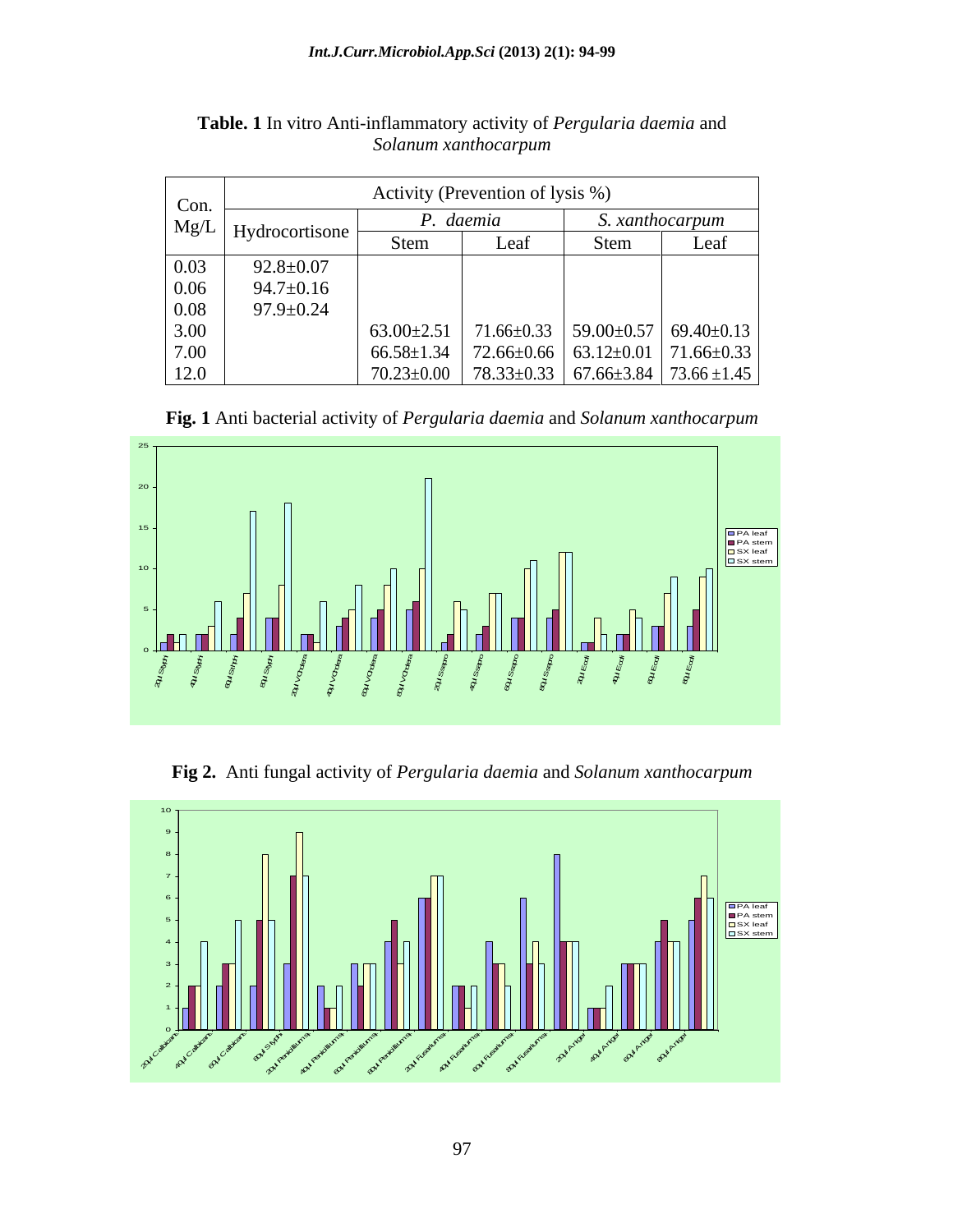#### **Antimicrobial activity**

The data pertaining to the antimicrobial potential of the plants extracts of **Bellett**, P.N., and Brown M.J. 2005. *Pergularia daemia* and *Solanum xanthocarpum* are presented in Fig 1 and 2. Generally, all the bacteria and fungi under investigation were susceptible to all<br>
F. on adjuvant induced paw edema in plant extracts caused significant growth F. O inhibition of the test strains. *Solanum xanthocarpum* showed more antibacterial activity against the organisms compared to<br>Basic Plant Pathology Methods *Pergularia daemia.* Among the four bacteria and fungi tested against plant extracts, the maximum inhibition was  $\overline{C}$  is  $\overline{D}$  and  $\overline{D}$  and  $\overline{D}$  and  $\overline{D}$  and  $\overline{D}$  and  $\overline{D}$  and  $\overline{D}$  and  $\overline{D}$  and  $\overline{D}$  and  $\overline{D}$  and  $\overline{D}$  and  $\overline{D}$  and  $\overline{D}$  and  $\over$ observed in stem extracts of *Solanum* **Canadidates Reference C** 1001 Anti-inflamentary *xanthocarpum* against *Vibrio cholerae* and *Candida albicans* (21.0 and 9.0 mm<br>HRBC membrane stabilization.

different extracts against different c.o. 2000. Evaluation of the antimicroorganisms depends upon the minimum and analysis activities chemical composition of the extracts and membrane permeability of the microbes for the chemicals and their metabolism. It has been suggested that the antimicrobial activity is mainly due to the presence of essential oils, flavanoids and terpenoids<br>
Murugasan, N., S.Vember and<br>
Murugasan, N., S.Vember and and other natural polyphenoilc compounds or free hydroxyl groups (Rojas et al.,

In conclusion, the present investigation<br>Roias...R., B.Bustamante, J.Bauer, I. demonstrated that extracts from two plants, *Pergularia daemia* and *Solanum xanthocarpum*, possessed strong anti - **Antimicropial activity of selected**<br>inflammedicinal plants. J. inflammatory activity and antimicrobial activity. The potential anti - inflammatory and antimicrobial effects of these plants<br>2007. could be enhanced by extracting with ethanol instead of water as applied in the

## **References**

- Bennett, P.N., and Brown M.J. 2005. Clinical pharmacology. Churchill Livingstone: New Delhi.
- Chou, C.T., 1997. The anti-inflammatory effect of *Tripterygium wilfordii* Hook F. on adjuvant induced paw edema in and inflammatory mediators release. Phytother Res. 11:152-154,
- Dhingra, O.D., and Sinclair, J.B. 1995. Basic Plant Pathology Methods (Second Ed.). CRC Press Lewis Publishes, Florida.
- respectively).<br>
This variation in the effectiveness of the limitiative state of the limitiative example of the limitiative example of the limitiative example of the limitiative example of the limitiative example of the lim Gandhisan, R., A. Thamaraichelvan and Baburaj, C. 1991. Anti-inflammatory action of *Lannea coromandelica*  HRBC membrane stabilization. Fitoterapia. 62: 81-83.
	- Iwueke, A.V., O.F. Nwodo, and Okoli, C.O. 2006. Evaluation of the antiinflammatory and analgesic activities of *Vitex doinana* leaves. African J Biotech. 5: 1929-35.
	- Manandhar, N.P. 1986. A contribution to the ethnobotany of Mooshar tribe of Dhanusha District, Nepal. J. Nat. Hist. Museum. 10(1-4):53-64.
- 2003). erythrocyte membrane IV. *In vitro* Murugasan, N., S.Vember and Damodharan, C. 1981. Studies on aemolytic activity of Oleander extract. Toxicol Lett. 8: 33-38.
	- Ferrandez, J.Alban and Lock. O. 2003. Antimicrobial activity of selected Peruvian medicinal plants. J. Ethnopharmacol. 88: 199-204.
- traditional practice.<br>induced toxicity in rats. Sureshkumar, S.V., and Mishra, S.H. Hepatoprotective activity of extracts from *Pergularia daemia* (Forsk.) against carbon tetrachlorideinduced toxicity in rats. *Pharmacognosy Mag*. 3: 187 - 191.